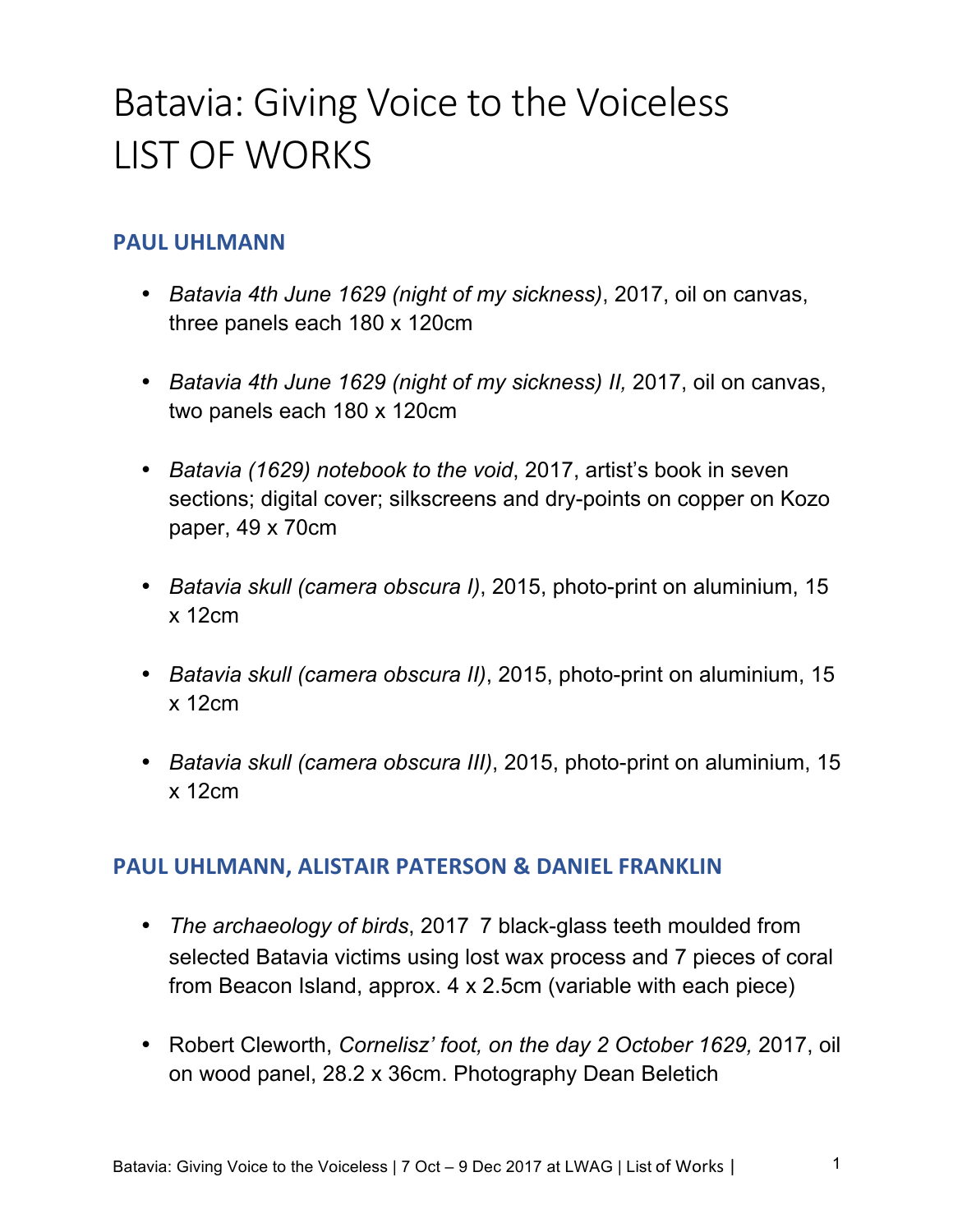#### **ROB CLEWORTH**

- *Cornelisz in Torrentius' studio*, 2017 oil on wood panel, 27cm diameter
- *Storyboard, scenes for a movie - 'Captain-General, Jeronimo Cornelij'*, 2017, oil on wood panel, 29.5 x 21cm
- *Hayes Island*, 2017, oil on wood panel, 28.2 x 21cm
- *Vanitas*, 2017, oil on wood panel, 24 x 26.5cm
- *Cornelisz' foot, on the day 2 October 1629*, 2017, oil on wood panel, 28.2 x 36cm
- *Pro le of Cornelisz*, 2017, oil on canvas, 21 x 17cm
- *Jan Pelgrom's hand – he begged 'that he should be allowed to kill someone, because he should rather do that than eat or drink'*, 2017, oil on canvas, 37 x 29.5cm
- *Storyboard, scenes for a movie - "Andries Jonas, Jan Hendricxsz and Wouter Loos, 9 July"*, 2017, oil on wood panel, 29 x 38cm
- *Storyboard, scenes for a movie - Jan Hendricxsz and his concubine*, 2017, oil on wood panel, 37.5 x 29.8cm
- *Storyboard, scenes for a movie - Jan Hendricxsz, Mattys Beer and Jan Pelgrom*, 2017, oil on wood panel, 37.2 x 28.2cm
- *Wallabi skull – vanitas*, 2017, oil on wood panel, 18 x 18cm
- *Arm and Seascape*, 2017, oil on linen, 60 x 50cm